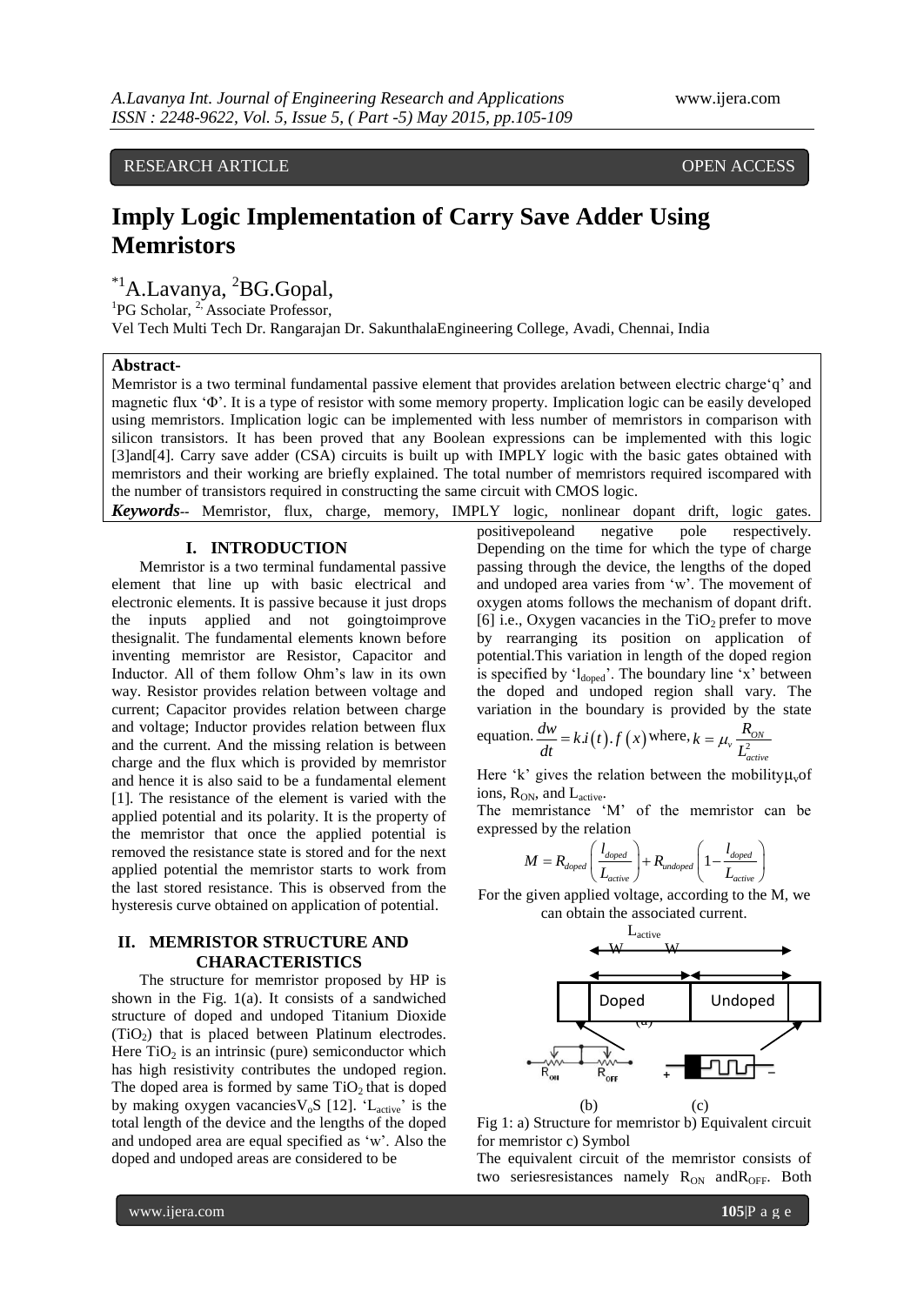these resistances are the values just before the application of the voltage. On applying the voltage, the instantaneous values of resistances are termed as  $R_{doped}$  and  $R_{undoped}$ . The  $R_{doped}$  may attain maximum of  $R_{OFF}$ and $R_{undoped}$ to the minimum of $R_{ON}$ . $R_{ON}$  is the minimum resistance of the element and  $R_{\text{OFF}}$  is the maximum resistance of the element. For the applied positive potential to the positive terminal of the memristor, the oxygen vacancies tend to move towards the undoped area from the doped area. Thus the doped area width  $l_{\text{doped}}$  increased thereby reducing the resistance  $R_{\text{OFF}}$ .



Fig 2: IV characteristics of memristor

This can be explained with the IV characteristic curve of Figure 2. The IV curve of the memristor has two linear resistances  $R_{ON}$  and  $R_{OFF}$  characterized by the slope of the two straight linesmentioned by the violet and red curves respectively. For the positive voltage the circuit exhibits a low resistance  $R_{ON}$ . Once after reaching a particular threshold value, the resistance toggles from the low resistance state  $R_{ON}$ to the high resistance state  $R_{\text{OFF}}$ and vice versa.



Fig3:Operation of memristora)When no potential is applied b) For  $V_{\text{SET}}$  potential total resistance is  $R_{OFF}c$ )For V<sub>CLEAR</sub> total resistance is  $R_{ON}$ 

# **III. IMPLY LOGIC WITH MEMRISTORS IMPLICATION LOGIC**

IMPLY logic is the digital logic. It is defined by the theorem

## *"If 'P' is TRUE then output follows 'Q' otherwise it is TRUE"*

It stands for " $P$  then  $Q$ " and is denoted by  $p \rightarrow q$ . By classical logic we say IMPLY gate function is equivalent to  $\neg P V Q((NOT \text{ of } P) ORQ).IMPLY$ logic is said to be functionally complete with which any logic functions can be implemented as shown in the figure.

**Truth Table**

| n | $P\rightarrow Q$ | $\neg PVQ$ |
|---|------------------|------------|
|   |                  |            |
|   |                  |            |
|   |                  |            |
|   |                  |            |

Table. 1 Truth Table for IMPLY logic

#### **LOGIC IMPLEMENTATION**

The implementation of IMPLY logic with memristors include two different sets of memristors namely input and work memristors. Input memristors also works as work memristors as and when required.  $R_g$  is the resistor that provides a voltage divider setup which aids in changing the states of the output memristors. The resistance of the memristor gives the logic values of '1' and '0'. If the resistance of the memristor is low i.e.,  $R_{ON}$  then the logic value is considered to be "1" and if the resistance is high i.e.,  $R_{OFF}$  then the logic value is considered to be '0'.



Fig. 3:Schematic of IMPLY gate with memristor

The working of this logic starts with setting the initial states of the memristors.The initial states of the memristors are the inputs to the circuit and the final states of the memristors are the output of the circuit which is being taken at the appropriate memristor.  $V_{\text{COND}}$  and  $V_{\text{SET}}$  are the two voltages applied to memristors to change the state and obtain the output state of the output memristor.  $V_{\text{COMP}}$  is the voltage which is sufficient enough to maintain the state of the memristor but insufficient to shift the resistance.  $V_{\text{SET}}$ is the voltage which is sufficient enough to shift the resistance of the memristor. This is provided to the work memristor or the output memristor of the circuit which requires a shift of resistance with the input.

*Input '00' --* Initially both memristors MemP and MemQ are set to initial state of  $0. V_{\text{COND}}$  is applied to the input memristor memP and  $V<sub>SET</sub>$  is applied to the work (output) memristor.  $V_{\rm{COND}}$  which is insufficient to make the shift of resistance leaves memP in OFF state (0) and the voltage at the common node is  $\approx$  0V.

www.ijera.com **106**|P a g e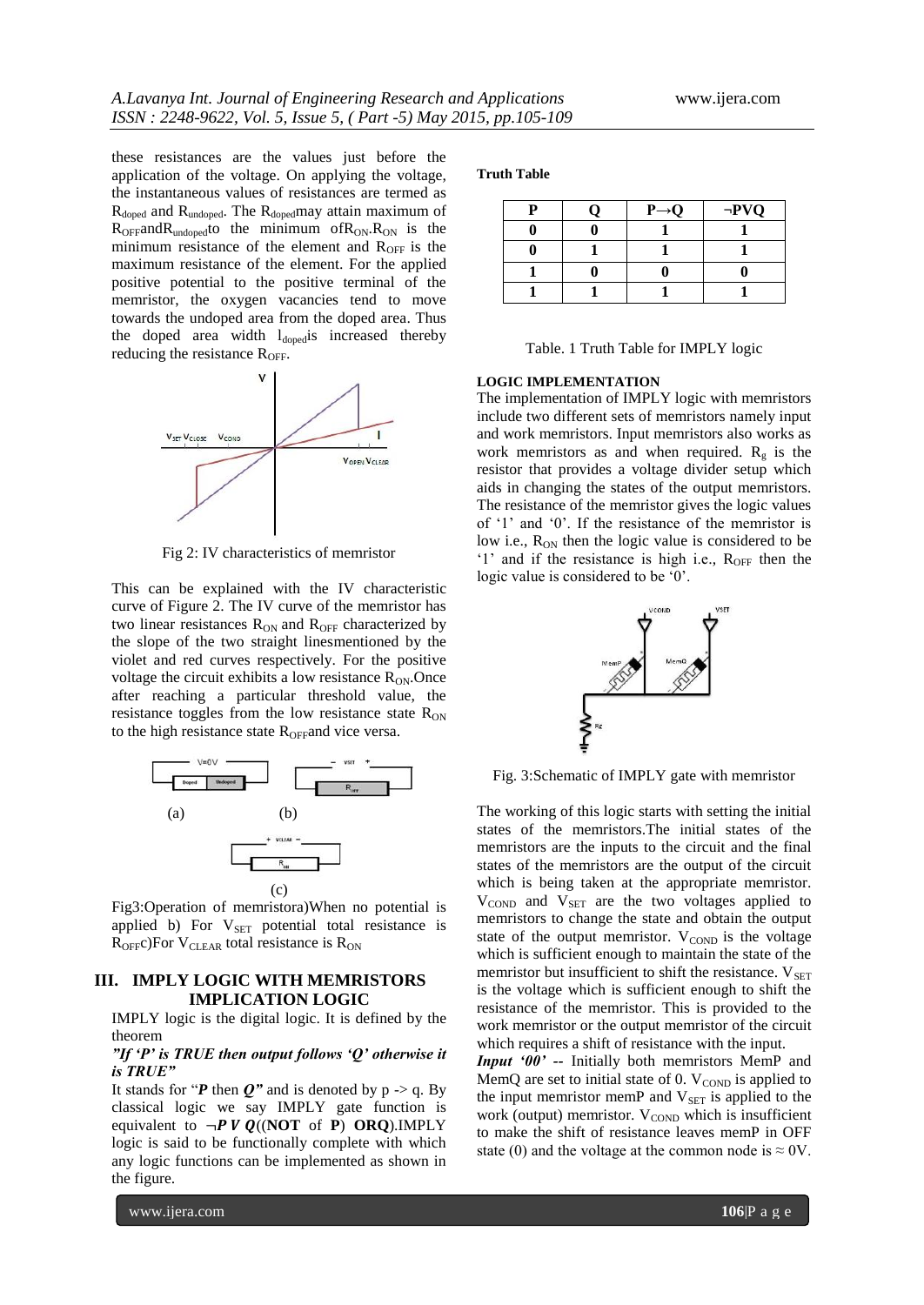V<sub>SET</sub> which is sufficient to make the shift of resistance makes memQ reach its ON state.

*Input '01' --* MemP and MemQ are in 0 and 1 initial states respectively.  $V_{\text{COND}}$  again leaves memP in OFF state (0) and the voltage at the common node is  $\approx$  0V. Here MemQ is in ON state and hence MemQ remains in ON state for applied VSET.

*Input '10' --* MemP andMemQ are in 1 and 0 initial states respectively. Now, VCOND is the voltage at the common node. MemQ being in OFF state experiences a potential difference of VSET-VCOND which just leaves MemQ in OFF state.

*Input '11' --* MemP and MemQ are in initial states of 1 respectively. Now, VCOND is the potential at the common node. VSET –VCOND which is insufficient to make the state change leaves MemQ in ON state  $(Logic '1').$ 

# **IV. BASIC LOGIC GATES USING MEMRISTORS**



Fig. 4: Basic logic gates framed with IMPLY logic

#### **NOT gate with memristor**

A basic IMPLY gate with 2 memristors can be put to use as a NOT gate as shown in the Fig. 5 Here, MemQ is fixed to be in OFF state initially. Input is given to MemP. When memP is in OFF state and the potential at the common node is of  $\approx$  0V. And VSET applied to MemQ changes the resistance from OFF to ON state. i.e., for an input of 0, the output is 1. Now for an input of 1 (ON state), the potential at the common node is VCOND. Again VSET-VCOND which is insufficient to make the state change leaves behind MemQ in OFF state. i.e., for an input of 1, the output is 0. Hence the NOT gate is implemented using IMPLY logic with memristors.

The IMPLY expression for NOT gate is given by  $NOT p = p \rightarrow '0'$ The computational sequence is  $MemP \rightarrow MemOUT$ 



Fig. 5:IMPLY logic gate schematic **NAND gate with memristors**

The implementation of a 2 input NAND gate requires about 3 memristors MemP, MemQ and MemR as shown in the Fig. 6 Here, MemP and MemQ are input memristors and MemR acts as a work (output) memristor. Initially both memristors MemP and MemQ are provided with inputs by setting the initial states. MemP is now given with VCOND and MemR is given with VSET which implies the first input and sets the initial state of OUT. VCOND is then applied to MemQ and VSET to OUT. The final state of the memristor MemR is the output of the NAND gate with memristors.

Similarly all the other gates can be implemented using memristors as shown in theFig. 6

The IMPLY expressions of NAND is given by  $p$  NAND  $q = p \rightarrow (q \rightarrow '0')$ 

The sequence of computation for NAND is given by



Fig. 6: NAND schematic with IMPLY logic

## **XOR gate with memristor**

The IMPLY expression for XOR gate can be written as this

 $p XOR q = (p \rightarrow q) \rightarrow ((q \rightarrow p) \rightarrow' 0')$ The implementation of XOR gate requires about 7 memristors as shown in Fig. 7 without making use of additional reset in between operation. First two are the input memristors. Next four are work memristors and the last one can be called as the output memristor since output is taken from it. Work and output memristors are initialized to '0'. The operations  $p \rightarrow q$  requireupdatingMemQ whose initial state is required for the next operation. Hence the duplication of the inputs p and q are required. It uses about 4 memristors. The duplication is done over MemT1 and MemT2 respectively.

The sequence of computation for XOR gate is given by



Fig. 7: XOR gate schematic with IMPLY logic

www.ijera.com **107**|P a g e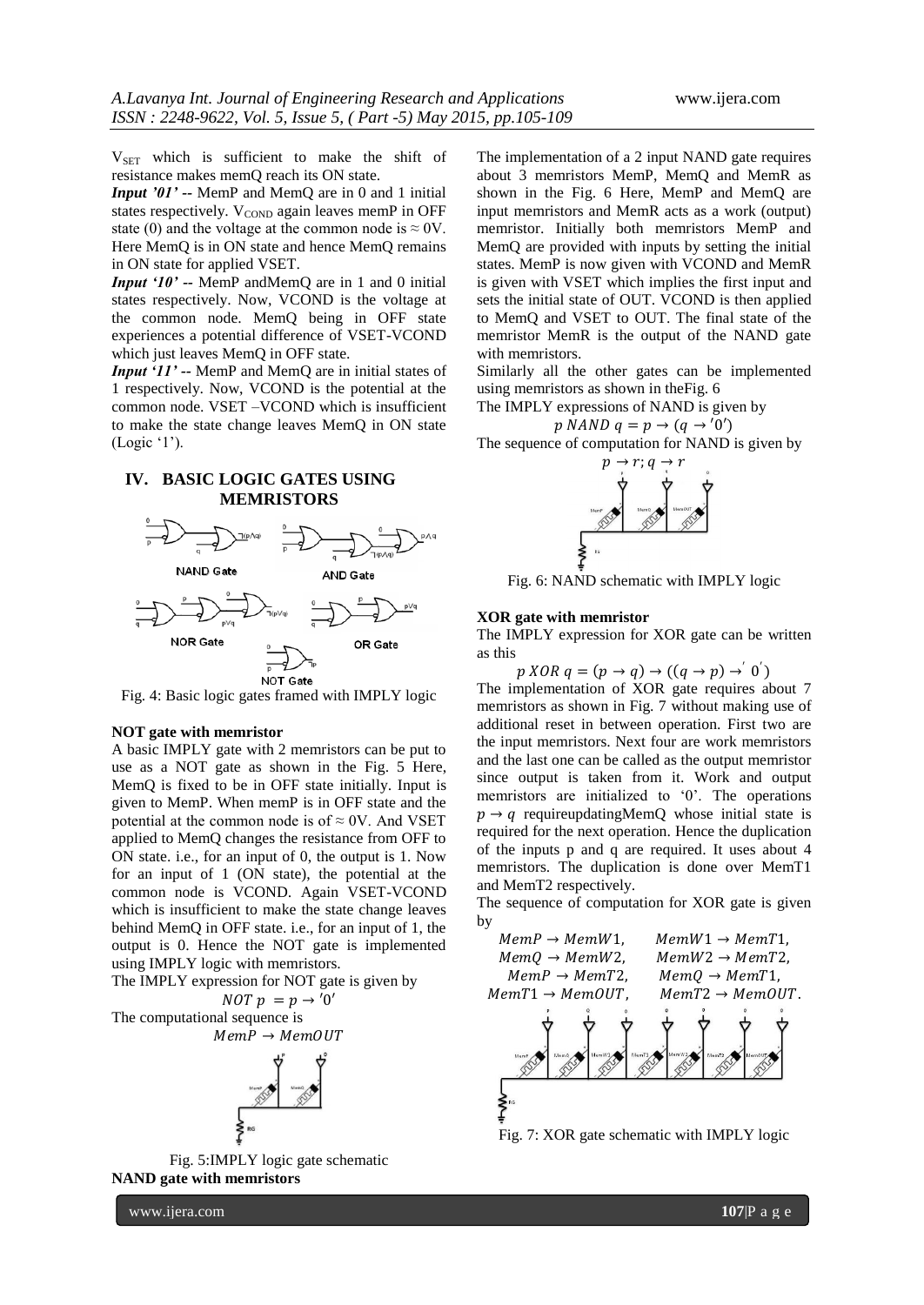Thus the XOR operation requires 7 memristors and 9 computational steps including initialization of states of all the memristors.

### **AND gate with memristor**

AND gate requires four memristors where the first two are input memristors, one is of work memristor and the last one is the output memristor.

The IMPLY expression for AND gate is given by  $p \text{ AND } q = (p \rightarrow (q \rightarrow 0)) \rightarrow 0$ The computation sequence is given by<br> $MemQ \rightarrow MemT$ ,  $MemP \rightarrow MemT$ ,  $MemQ \rightarrow MemT,$  $MemT \rightarrow MemOUT$ .

### **OR gate with memristor**

OR gate requires three memristors. Two input memristors and the other one is the output memristor. The IMPLY operation for OR gate is given by

 $p$  OR  $q = (p \rightarrow '0') \rightarrow q$ The computational sequence is given by  $MemP \rightarrow MemOUT$ ,  $MemOUT \rightarrow MemQ$ .

## **V CARRY SAVE ADDER**

Carry save adder is the three bit adder circuit.The symbol for which is shown in the fig. 8 (a).The carry save adder is the high speed adder that involves parallelism in adding 3 consecutive bits of three 3-bit numbersIt includes two stages one will be a parallel stage of three one bit full adders that adds the consecutive bits initially without considering the carry bit of the previous stage as shown in the fig. 8 (b). The next stage is the ripple carry adder stage that adds the carry bit of each full adder with the carry bit of the previous stage.

With memristors, the carry save adder circuit requires 111 memristors. The same circuit on implementing with CMOS transistors requires 152 transistors.

The Computation steps required for developing a Full Adder is

```
MemP \rightarrow MemW1; MemW1 \rightarrow MemT1MemQ \rightarrow MemW2; MemW2 \rightarrow MemT2MemT1 \rightarrow MemT11; MemT2 \rightarrow MemT22MemP \rightarrow MemT2; MemQ \rightarrow MemT1MemT1 \rightarrow MemSOUT; MemT2 \rightarrow MemSOUTMemT22 \rightarrow MemTOUT; MemT11 \rightarrow MemTOUTMemory \rightarrow MemoryMemP_ \rightarrow MemW1 \rightarrow MemW1<sub>-</sub>\rightarrow MemT1MemQ_ → MemW2; MemW2_ → MemT2_MemT1_ \rightarrow MemT11_; MemT2_ \rightarrow MemT22_MemP_ → MemT2; MemQ_ → MemT1MemT1 \rightarrow MemSOUT \rightarrow MemT2 \rightarrow MemSUMMemT22 \rightarrow MemTOUT \rightarrow MemT11 \rightarrow MemTOUTMemory_ \rightarrow Memory_MemTA \rightarrow MemTCarry; MemTB \rightarrow MemTCARRY
```
This makes use of about 25 memristors to perform the full addition operation. The first seven lines perform the half addition operation.



Fig. 8: (a) CSA block diagram (b) CSA implementation with full adders and half adders

# **VI CONCLUSION**

#### **Performance measures**

On no memristors reused for further computational steps, the number of memristors required to construct basic logic circuits are compared with the transistors with CMOS logic and is shown in the Table.

The drawback of thememristive logic circuits is that every single input must be given at consecutive time interval for which additional care is to be taken.

| Sl.<br>No.     | <b>GATES</b>                             | <b>HALF</b><br><b>ADDER</b> | <b>FULL</b><br><b>ADDER</b> | <b>CSA</b>         |
|----------------|------------------------------------------|-----------------------------|-----------------------------|--------------------|
|                | <b>IMPLY</b><br>Logic with<br>memristors | 11<br>memristors            | 25<br>memristors            | 111<br>memristors  |
| $\mathfrak{D}$ | <b>CMOS</b><br>Logic                     | 14<br>transistors           | 28<br>transistors           | 152<br>transistors |

Table 2: Comparison of number of elements used

## **Reference**

- [1] L. Chua. Memristor-the missing circuit element. Circuit Theory,IEEE Transactions on, 18(5):507 – 519, sep 1971.
- [2] Kvatinsky, S,.Kolodny, A. Weiser, U.C. Friedman, E.G. Memristor-based IMPLY logic design procedure. Computer Design